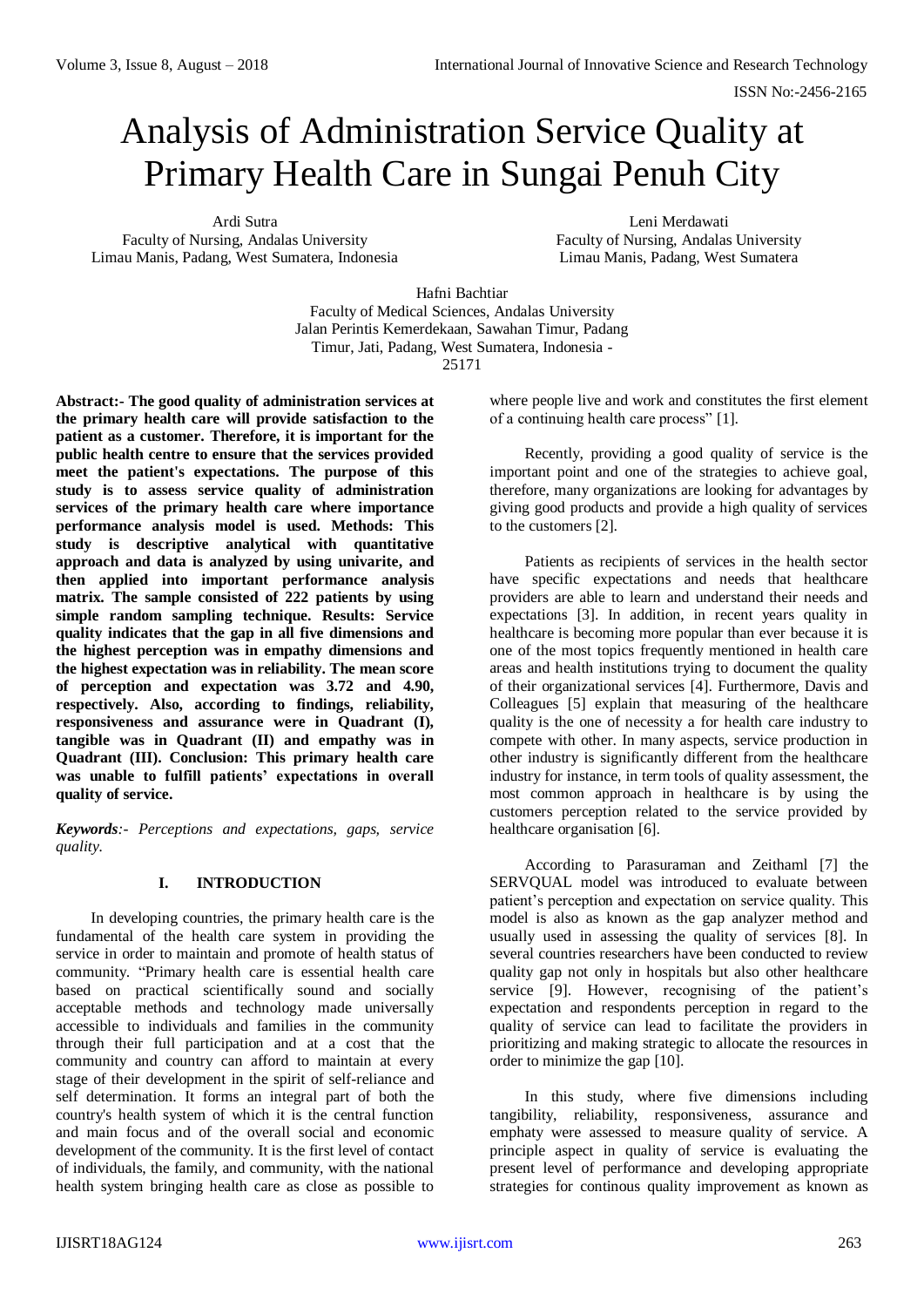importance performance analysis (IPA). This model is based on a four quadrant matrix to identify the services and develop strategic planning to determine improvement opportunities and also to look our strenghts and weakness of organisation. This study aims to evalute quality of administration service in primary health care using an IPA technique.

## **II. MATERIAL AND METHODS**

*Study design and setting:* This descriptive analytic study was conducted from April to Mei at primary health care in Sungai Penuh City in 2018.

*Sampling:* The sample consisted of 222 patients by using simple random sampling technique with a confidence interval 95% and margin of error 5%.

*Survey instrument:* Data collected through SERVQUAL questionnaire standard contains 19 items in five dimensions i.e. reliability (5 questions), responsiveness (4 question), assurance (4 question), empathy (4 question) and tangibility (2). A five points Likert scale in scoring system with 1 refers to "strongly disagree" and 5 refers to "strongly agree".

*Statistical analysis:* Quadrant I represent a priority needed immediate respond, quadrant II refers to high performance but low important, quadrant III refers to low performance and low importance and quadrant IV no necessity improvement.

*Research ethics:* This study was approved by the committee of the medical research ethics of the Dr. M Djamil Hospital (Number: PE.47.2018).

#### **III. RESULT**

The participants of this study were 222 patients, of whom 55,4% were male and 44,6% were female. A half of respondents age of 45-59 years old by 54,5%, while 27,9% education level was elementary school and 35,1% were farmers. The characteristic of respondents in this study are shown in table 1.

|           | Age                                |            |            | Gender |      | Education                |    |      | Occupation              |    |      |
|-----------|------------------------------------|------------|------------|--------|------|--------------------------|----|------|-------------------------|----|------|
| Age       | n                                  | $\%$       | <b>Sex</b> | n      | %    | Level                    | n  | %    |                         | n  | %    |
| $18 - 25$ | 10                                 | 4,5        | Male       |        | 55,4 | Elementary<br>School     | 62 | 27,9 | Farmers                 | 78 | 35,1 |
| $26 - 44$ | 43                                 | 19,4       |            | 123    |      | Secondary<br>School      | 32 | 14,4 | Company<br>employees    | 12 | 5,4  |
| $45 - 59$ | 121                                | 54,5       | Female     | 99     |      | Senior<br>High<br>School | 57 | 25,7 | House wife              | 40 | 18   |
| $60 - 69$ |                                    | 48<br>21,6 |            |        | 44,6 | Diploma                  | 49 | 22,1 | Entrepreneur            | 21 | 9,5  |
|           |                                    |            |            |        |      | Bachelor                 | 22 | 9,9  | <b>Students</b>         | 4  | 1,8  |
|           |                                    |            |            |        |      |                          |    |      | Government<br>employees | 48 | 21,6 |
| . .       | $\sim$ $\sim$ $\sim$ $\sim$ $\sim$ |            |            |        |      |                          |    |      | Traders                 | 19 | 8,6  |

Table 1. Characteristic of respondents

Source: Author (2018)

Service quality gaps perception  $(P)$  – expectation  $(E)$  can been shown in table 2 which present the mean scores of the patients' perceptions and expectations in the five dimensions based on the Servqual approach.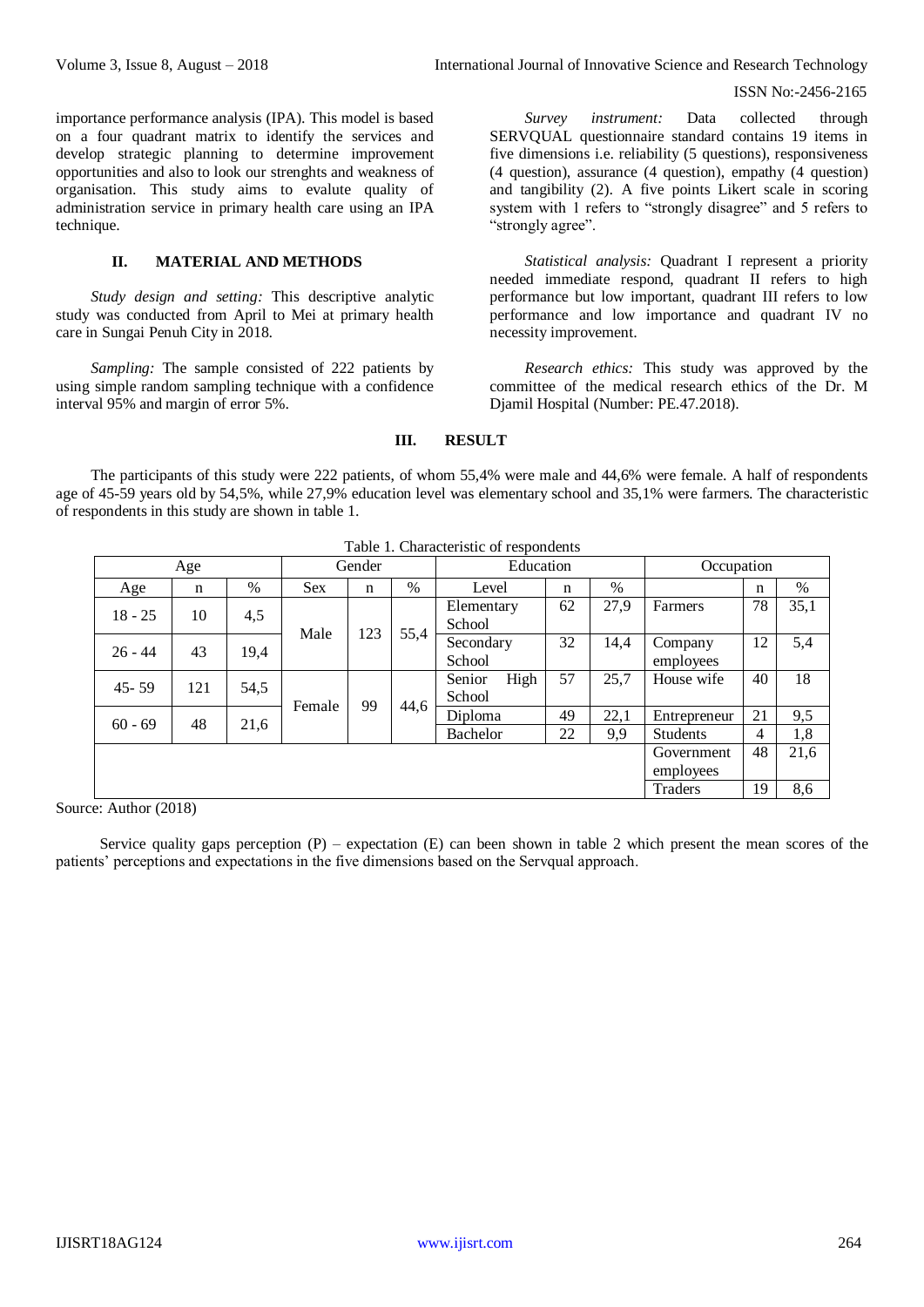| Gap Score (P-E)<br>Reliability<br>1. Sympathetic to patient<br>3.69<br>4.90<br>$-1.21$<br>2. Staffs can be relied upon in providing services<br>4.91<br>$-1.23$<br>3.68<br>3. Punctual service delivery<br>3.68<br>4.94<br>$-1.26$<br>4. Accurate in keeping record<br>4.93<br>3.69<br>$-1.24$<br>5. Reasonable waiting time<br>3.70<br>4.91<br>$-1.21$<br>3.69<br>Means score of reliability<br>4.92<br>$-1.23$<br>Responsiveness<br>6. Provides quick respond and uncomplicated service<br>3.68<br>$-1.21$<br>4.89<br>7. Staff always willing to help<br>3.68<br>4.91<br>$-1.23$<br>8. Respond to patient request promptly<br>3.69<br>4.91<br>$-1.22$<br>9. Easy to find out staff/attendance<br>3.69<br>4.92<br>$-1.23$<br>$-1.22$<br>Means score of responsiveness<br>3.69<br>4.91<br>Assurance<br>10. You can trust to staff<br>3.67<br>4.90<br>$-1.23$<br>11. feel safe during service<br>4.91<br>3.72<br>$-1.19$<br>12. Staffs are polite<br>3.73<br>4.91<br>$-1.18$<br>13. Staff have adequate support to respond patient's<br>3.68<br>4.91<br>$-1.23$<br>complain<br>3.71<br>$-1.21$<br>Means score of assurance<br>4.91<br>Empathy<br>14. staff should have individuals attention<br>4.87<br>$-1.2$<br>3.67 |
|-----------------------------------------------------------------------------------------------------------------------------------------------------------------------------------------------------------------------------------------------------------------------------------------------------------------------------------------------------------------------------------------------------------------------------------------------------------------------------------------------------------------------------------------------------------------------------------------------------------------------------------------------------------------------------------------------------------------------------------------------------------------------------------------------------------------------------------------------------------------------------------------------------------------------------------------------------------------------------------------------------------------------------------------------------------------------------------------------------------------------------------------------------------------------------------------------------------------------|
|                                                                                                                                                                                                                                                                                                                                                                                                                                                                                                                                                                                                                                                                                                                                                                                                                                                                                                                                                                                                                                                                                                                                                                                                                       |
|                                                                                                                                                                                                                                                                                                                                                                                                                                                                                                                                                                                                                                                                                                                                                                                                                                                                                                                                                                                                                                                                                                                                                                                                                       |
|                                                                                                                                                                                                                                                                                                                                                                                                                                                                                                                                                                                                                                                                                                                                                                                                                                                                                                                                                                                                                                                                                                                                                                                                                       |
|                                                                                                                                                                                                                                                                                                                                                                                                                                                                                                                                                                                                                                                                                                                                                                                                                                                                                                                                                                                                                                                                                                                                                                                                                       |
|                                                                                                                                                                                                                                                                                                                                                                                                                                                                                                                                                                                                                                                                                                                                                                                                                                                                                                                                                                                                                                                                                                                                                                                                                       |
|                                                                                                                                                                                                                                                                                                                                                                                                                                                                                                                                                                                                                                                                                                                                                                                                                                                                                                                                                                                                                                                                                                                                                                                                                       |
|                                                                                                                                                                                                                                                                                                                                                                                                                                                                                                                                                                                                                                                                                                                                                                                                                                                                                                                                                                                                                                                                                                                                                                                                                       |
|                                                                                                                                                                                                                                                                                                                                                                                                                                                                                                                                                                                                                                                                                                                                                                                                                                                                                                                                                                                                                                                                                                                                                                                                                       |
|                                                                                                                                                                                                                                                                                                                                                                                                                                                                                                                                                                                                                                                                                                                                                                                                                                                                                                                                                                                                                                                                                                                                                                                                                       |
|                                                                                                                                                                                                                                                                                                                                                                                                                                                                                                                                                                                                                                                                                                                                                                                                                                                                                                                                                                                                                                                                                                                                                                                                                       |
|                                                                                                                                                                                                                                                                                                                                                                                                                                                                                                                                                                                                                                                                                                                                                                                                                                                                                                                                                                                                                                                                                                                                                                                                                       |
|                                                                                                                                                                                                                                                                                                                                                                                                                                                                                                                                                                                                                                                                                                                                                                                                                                                                                                                                                                                                                                                                                                                                                                                                                       |
|                                                                                                                                                                                                                                                                                                                                                                                                                                                                                                                                                                                                                                                                                                                                                                                                                                                                                                                                                                                                                                                                                                                                                                                                                       |
|                                                                                                                                                                                                                                                                                                                                                                                                                                                                                                                                                                                                                                                                                                                                                                                                                                                                                                                                                                                                                                                                                                                                                                                                                       |
|                                                                                                                                                                                                                                                                                                                                                                                                                                                                                                                                                                                                                                                                                                                                                                                                                                                                                                                                                                                                                                                                                                                                                                                                                       |
|                                                                                                                                                                                                                                                                                                                                                                                                                                                                                                                                                                                                                                                                                                                                                                                                                                                                                                                                                                                                                                                                                                                                                                                                                       |
|                                                                                                                                                                                                                                                                                                                                                                                                                                                                                                                                                                                                                                                                                                                                                                                                                                                                                                                                                                                                                                                                                                                                                                                                                       |
|                                                                                                                                                                                                                                                                                                                                                                                                                                                                                                                                                                                                                                                                                                                                                                                                                                                                                                                                                                                                                                                                                                                                                                                                                       |
|                                                                                                                                                                                                                                                                                                                                                                                                                                                                                                                                                                                                                                                                                                                                                                                                                                                                                                                                                                                                                                                                                                                                                                                                                       |
|                                                                                                                                                                                                                                                                                                                                                                                                                                                                                                                                                                                                                                                                                                                                                                                                                                                                                                                                                                                                                                                                                                                                                                                                                       |
|                                                                                                                                                                                                                                                                                                                                                                                                                                                                                                                                                                                                                                                                                                                                                                                                                                                                                                                                                                                                                                                                                                                                                                                                                       |
|                                                                                                                                                                                                                                                                                                                                                                                                                                                                                                                                                                                                                                                                                                                                                                                                                                                                                                                                                                                                                                                                                                                                                                                                                       |
| 15. Giving personal attention<br>3.62<br>4.82<br>$-1.2$                                                                                                                                                                                                                                                                                                                                                                                                                                                                                                                                                                                                                                                                                                                                                                                                                                                                                                                                                                                                                                                                                                                                                               |
| 16. know what patient needs<br>3.68<br>4.90<br>$-1.22$                                                                                                                                                                                                                                                                                                                                                                                                                                                                                                                                                                                                                                                                                                                                                                                                                                                                                                                                                                                                                                                                                                                                                                |
| 17. Staff have interest at heart<br>3.64<br>4.85<br>$-1.21$                                                                                                                                                                                                                                                                                                                                                                                                                                                                                                                                                                                                                                                                                                                                                                                                                                                                                                                                                                                                                                                                                                                                                           |
| 3.65<br>Means score of empathy<br>4.86<br>$-1.21$                                                                                                                                                                                                                                                                                                                                                                                                                                                                                                                                                                                                                                                                                                                                                                                                                                                                                                                                                                                                                                                                                                                                                                     |
| Tangibility                                                                                                                                                                                                                                                                                                                                                                                                                                                                                                                                                                                                                                                                                                                                                                                                                                                                                                                                                                                                                                                                                                                                                                                                           |
| 18. Staff wearing clean dressed and appear neat<br>3.89<br>4.92<br>$-1.03$                                                                                                                                                                                                                                                                                                                                                                                                                                                                                                                                                                                                                                                                                                                                                                                                                                                                                                                                                                                                                                                                                                                                            |
| 19. Staff guide patients service flowchart<br>3.80<br>4.90<br>$-1.10$                                                                                                                                                                                                                                                                                                                                                                                                                                                                                                                                                                                                                                                                                                                                                                                                                                                                                                                                                                                                                                                                                                                                                 |
| Means score of tangibility<br>3.85<br>4.91<br>$-1.07$                                                                                                                                                                                                                                                                                                                                                                                                                                                                                                                                                                                                                                                                                                                                                                                                                                                                                                                                                                                                                                                                                                                                                                 |
| Total means score of five dimensions<br>3.72<br>4.90<br>$-1.19$                                                                                                                                                                                                                                                                                                                                                                                                                                                                                                                                                                                                                                                                                                                                                                                                                                                                                                                                                                                                                                                                                                                                                       |

Table 2. Item score for perception, expectation and gap of service quality

Source : Author (2018)

Important Performance Analysis (IPA) matrix illustrated that reliability; responsiveness and assurance were placed in quadrant I, tangibility was placed in quadrant II, and empathy was placed in quadrant III.



Fig 1:- Importance Performance Analysis matrix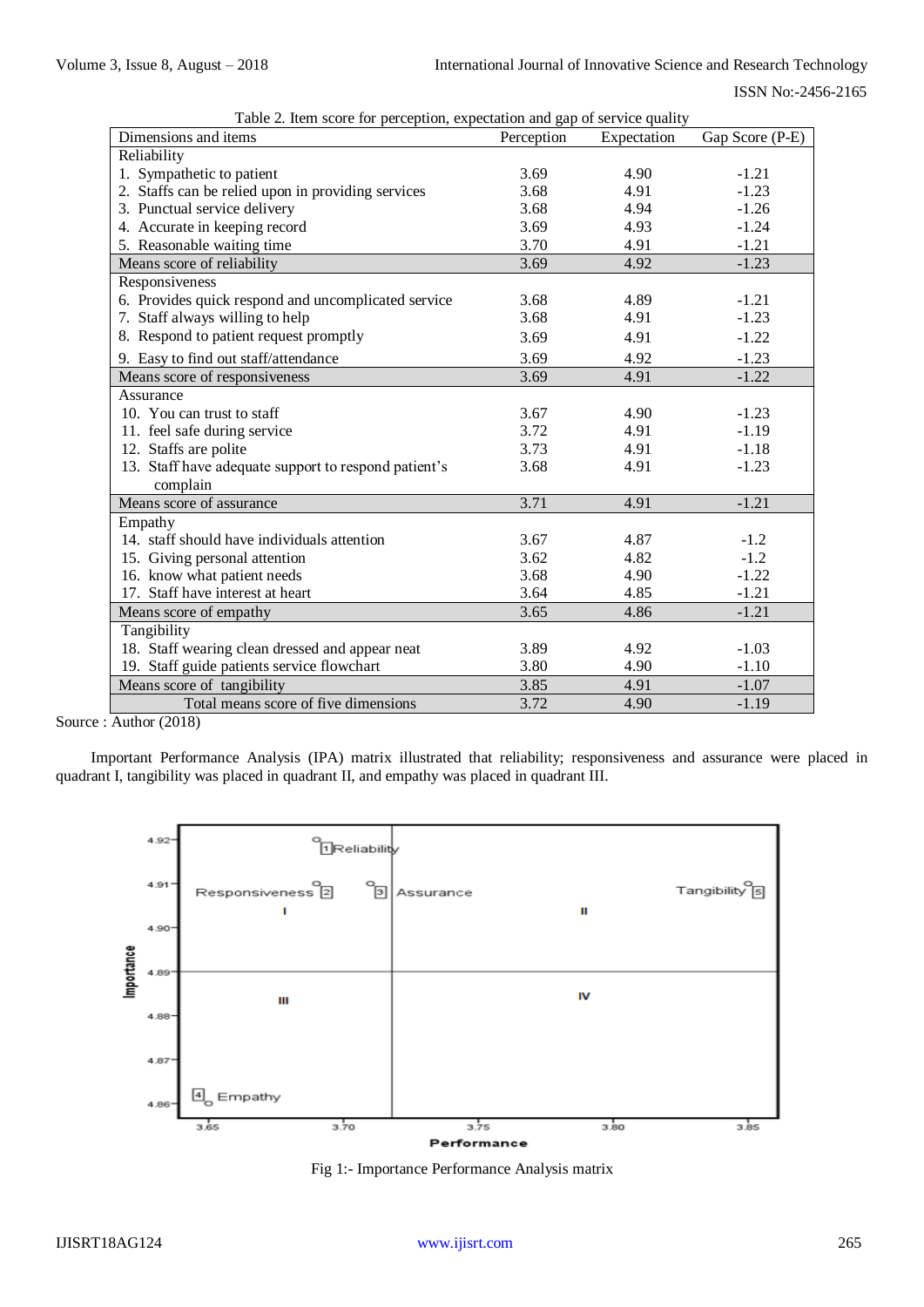### **IV. DISCUSSION**

Based on findings, the high expectation of mean score was ranged from 4.94 for (item; Punctual service delivery) to 4.82 for (item; Giving personal attention). The total means score of patients expectation was 4.90. Between five dimensions, the highest expectation related to the reliability dimension where mean score was about 4.92 and the lowest expectation related to the empathy dimension where mean score was approximately 4.86. Furthermore, the mean score of perception was ranged from 3.89 for (item; Staff wearing clean dressed and appear tidy) to 3.62 for (item; Giving personal attention). In addition, the total means score of patients perception was 3.72. Among all dimension of service quality, the tangibility was the highest where means score about 3.85 and the lowest perception related to the empathy where means score was 3.65.

The result of paired t test shows that significant the gap between perception and expectation for all items with (p < 0,001). The total means score between perception of patients and expectations of patients are statistically different. Thus, the service quality of primary health care at Sungai Penuh City between respondents' perception and their expectation are negative gap. Similar to our study, some researchers explained a negative result among the five dimensions of service quality between perception and expectation [11]. Based on the study analysis in all five dimension illustrated that the reliability score (-1.23) and tangibility score (-1.07) were the highest and lowest negative gap, respectively. Our study result supported by Hekmatpo et al [12] described that the tangibility is the lowest gap in their studies. Furthermore, according to Al Damen [13] the reliability is one of the significant influence respondent's satisfactions, while Mohebifar, et al, [14] explained there was a significant gap in assurance dimension in some healthcare facilities in Iran. Another study, also show that the assurance is an important dimension of public health care service quality, followed by responsiveness and empathy [15].

Furthermore, other results of study is consistent with Papanikalaou and Zygiaris [16] research conducted at primary health care centers in Greece, where the empathy dimension is the largest gap compared to other dimensions. In addition, research conducted by Aghamolaei, et al, [15] revealed that the empathy dimension is a low patient

#### **REFERENCES**

- [1] Declaration of Alma-Ata. (1978). International Conference on Primary Health Care, Alma-Ata, USSR, 6-12 September 1978.
- [2] McMelland, A E., M.M.T. Iverson and R. J. Beninger. (2014) The effect of quetiapine (seroquel TM) on conditioned place preference and elevated plus maze test when administered alone and in cobination with (+) amphetamine. Psycho Pharmacol., 231:4349-4359.
- [3] Rezaei, S., Karami Matin, B., Moradi, K., Bijan, B., Fallahi, M., Shokati, B., & Saeidi, H. (2016). Measurement of Quality of Educational Hospital

expectation but responsiveness is a very significant patient expectation. Meanwhile, according to Tjiptono and Chandra [18] stated that service attributes can be divided into 3 (three) categories: basic needs, performance needs and attractive needs. In the category of basic needs, customers are not satisfied if these needs are not met but, if met, it will not lead to customer satisfaction despite high attribute performance. Meanwhile, in the category of performance needs, the level of customer satisfaction is positively associated with the level of fulfillment, so the higher the level of fulfillment, the higher the level of customer satisfaction.

Based on the figure 1, the result showed that the primary health care should keep up more attention to reliability, responsiveness and assurance in order to maintain and fulfill the patient's expectation due to this dimension was placed in quadrant I. It means that the primary health care should put priorities in this area because by maintaining this dimension will increase patient's expectation. Therefore, allocated any resources at this point is improving dimension of service quality. Similar to our study, Wu, et al, [18] described the reliability and assurance were placed to be in quadrant I "concentrate here" which refers to high important and at the same time patient low satisfaction of these dimension. Result finding also showed that the tangibility was considered to be in quadrant II "keep up good work" which refers to the important and at the same time performance of this dimension acceptable by patient.

Our study had limitation the finding result only based on the primary health care at Sungai Penuh City, so other studies should located to other areas to increase the result of generalizability when pilot project study done.

## **V. CONCLUSION**

The result of this study showed that the gap emerge in all of dimension was statistically significant difference between patients' perception and expectation. Also this study explained the IPA approach as a tool which applicable in current situation of primary health care viewed from the perspective service quality dimension. Moreover, by applying IPA matrix model can also help the planner and managers of primary health care to improve service quality based on customers' perspective.

Services by the SERVQUAL Model: The Iranian Patients' Perspective. *Electronic Physician*, *8*(3), 2101–2106. [http://doi.org/10.19082/2101.](http://doi.org/10.19082/2101)

- [4] Muhammet Gul, Ali Fuat Guneri & Burcu Derin. (2014). Evaluation of Service Quality Criteria for a Private Medical Center By Using Servqual and Demantel Methods. Journal of Engineering and Natural Sciences, (212), 240–253.
- [5] Davis BA, Kiesel CK, McFarland A, et al. (2005). Evaluating instruments for quality: testing convergent validity of the consumer emergency care satisfaction scale. J Nurs Care Qual;20(4):364e8.